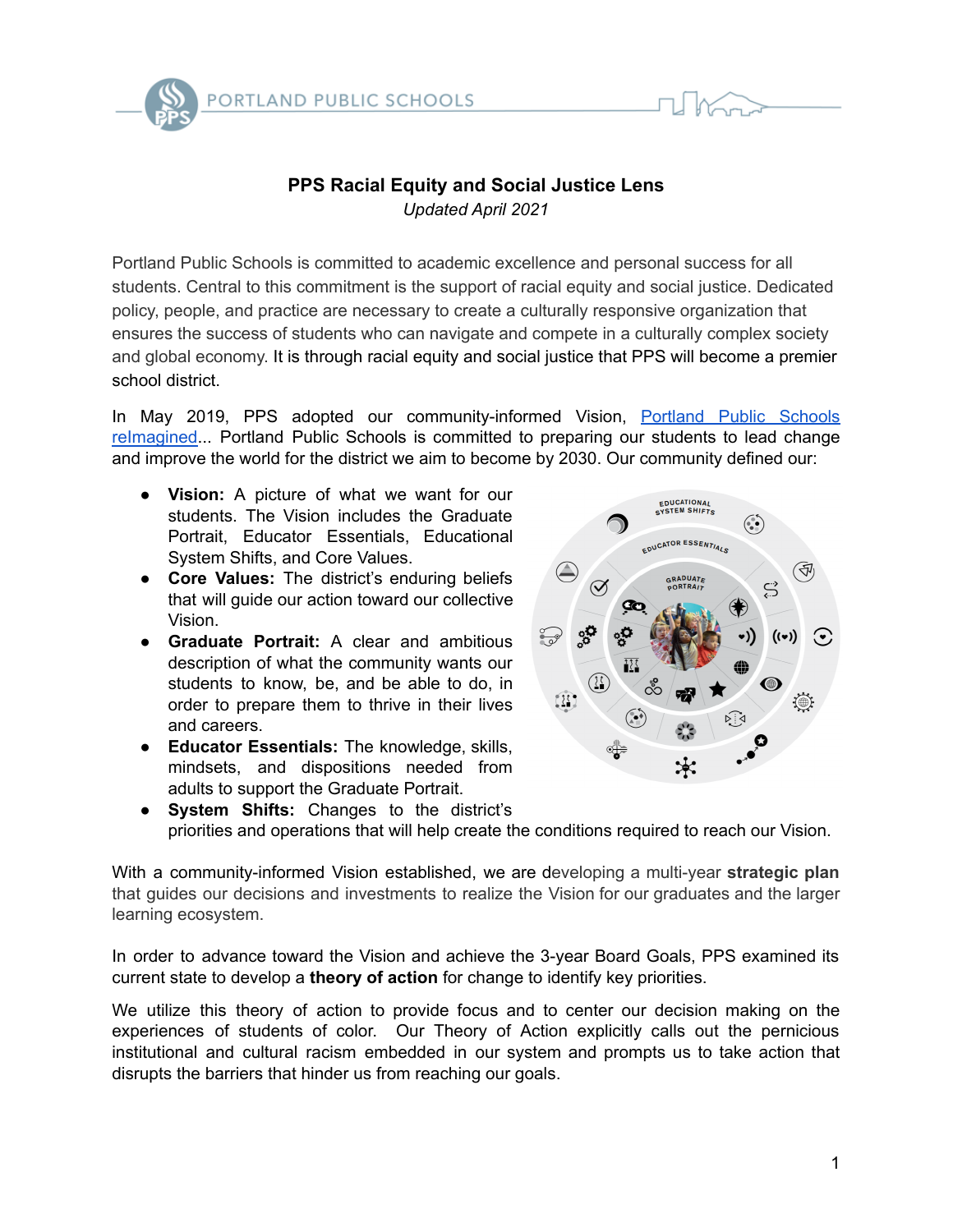

### **PPS Strategic Plan Theory of Action:**

If… We braid Racial Equity and Social Justice strategies into our instructional core, work with our students, teachers, and content, and build our organizational culture and capacity to create a strong foundation to support every student…

Then... We will reImagine Portland Public Schools to ensure every student, especially our Black and Native American students who experience the greatest barriers, realize the Vision of the Graduate Portrait.

In 2011, PPS adopted a Racial Educational Equity Policy that called out harmful disparities in our schools and identified the district's role in eliminating them. Our aim is to elevate PPS Racial Equity and Social Justice practices to a comprehensive, defined framework with clear system-wide equity and social justice actions and measurable results.

We believe in the fundamental right to human dignity and that generating an equitable world requires an educational system that intentionally disrupts - and builds leaders to disrupt systems of oppression. Building on the commitment and successes of over 10 years since the Racial Educational Equity Policy launched, PPS is deeply engaged in and fundamentally accelerating and centering our RESJ work, constantly examining opportunities to increase RESJ strategies through organizational transformation and system-wide collaboration. By way of this central focus and in partnership with stakeholders, including and especially those representing students of color, we will bring to an end racial predictability and disproportionality.

At PPS, we utilize the approach of Targeted Universalism because we recognize that resource conversations can be polarizing and that discourse can become trapped in either/or, zero-sum mindsets. Our approach aims to operationalize our RESJ values so that every student is served so our universal board goals are achieved and the graduate profile of our Vision. Our approach supports the distinct needs of students of color while also acknowledging our mutual interdependence. The primary focus of the Racial Equity and Social Justice lens is on race and ethnicity. While there continues to be a deep commitment to many other areas of the opportunity gap, we know that a focus on race by everyone at PPS allows direct improvements in the other dimensions of diversity. We also know that race and ethnicity continue to compound disparity. We are committed to explicitly identifying disparities in education outcomes for the purpose of targeting areas for action, intervention and investment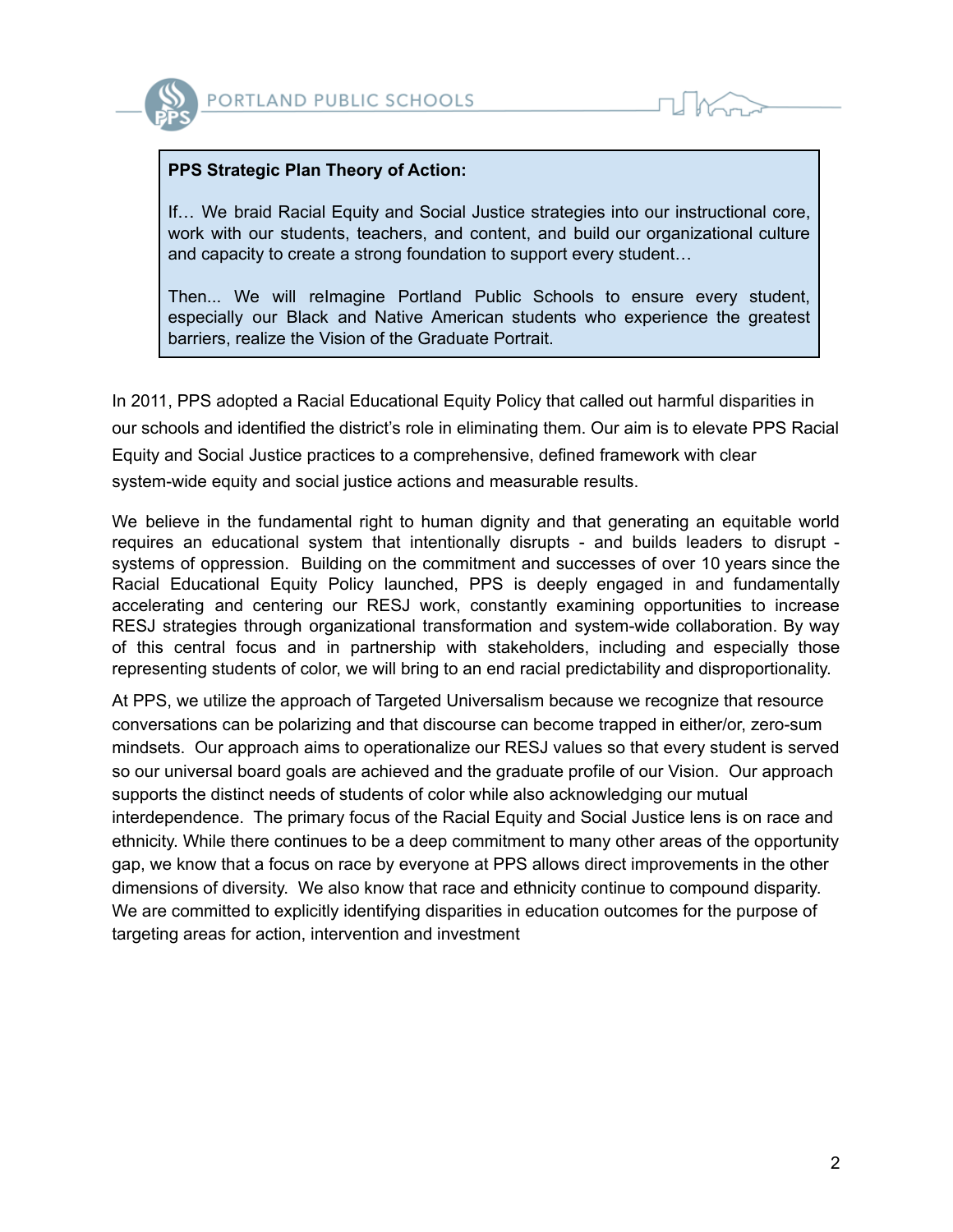

#### **Beliefs**

**We believe** the district should adopt a student-centered, racial equity and social justice focused lens in all decisions.

**We believe** all students should have equitable access to enriched opportunities in school.

**We believe** we have a collective responsibility to ensure our schools provide a caring, supportive environment. School communities should support healthy, positive development of students and help them grow their unique gifts and talents.

**We believe** the district must work in aligned and coherent ways and in close partnerships with families and communities. We believe that communities, parents, teachers, and community-based organizations have unique and important solutions to improving outcomes for our students and educational systems. Our work will only be successful if we are able to truly partner with the community, engage with respect, authentically listen -- and have the courage to share decision making, control, and resources.

**We believe** that we are uniquely positioned to effect change broadly across our community because of our role in educating and caring for close to 50,000 Portland children every day. We believe in being courageous and bringing a sense of urgency to this important work.

**We believe** in setting measurable and audacious goals. Embedded in each goal is the provision of a culturally relevant and responsive pedagogy, with clearly defined racial equity and social justice based practices and curriculums.

**We believe** in accountability in all areas of school and student performance, including the areas of Racial Equity and Social Justice

**We believe** that speaking a language other than English is an asset and that our education system must celebrate and enhance this ability alongside appropriate and culturally responsive support for English as a second language.

**We believe** students receiving special education services are an integral part of our educational responsibility and we must welcome the opportunity to be inclusive, make appropriate accommodations, and celebrate their assets. We must directly address the over-representation of children of color in special education and the under-representation in "talented and gifted."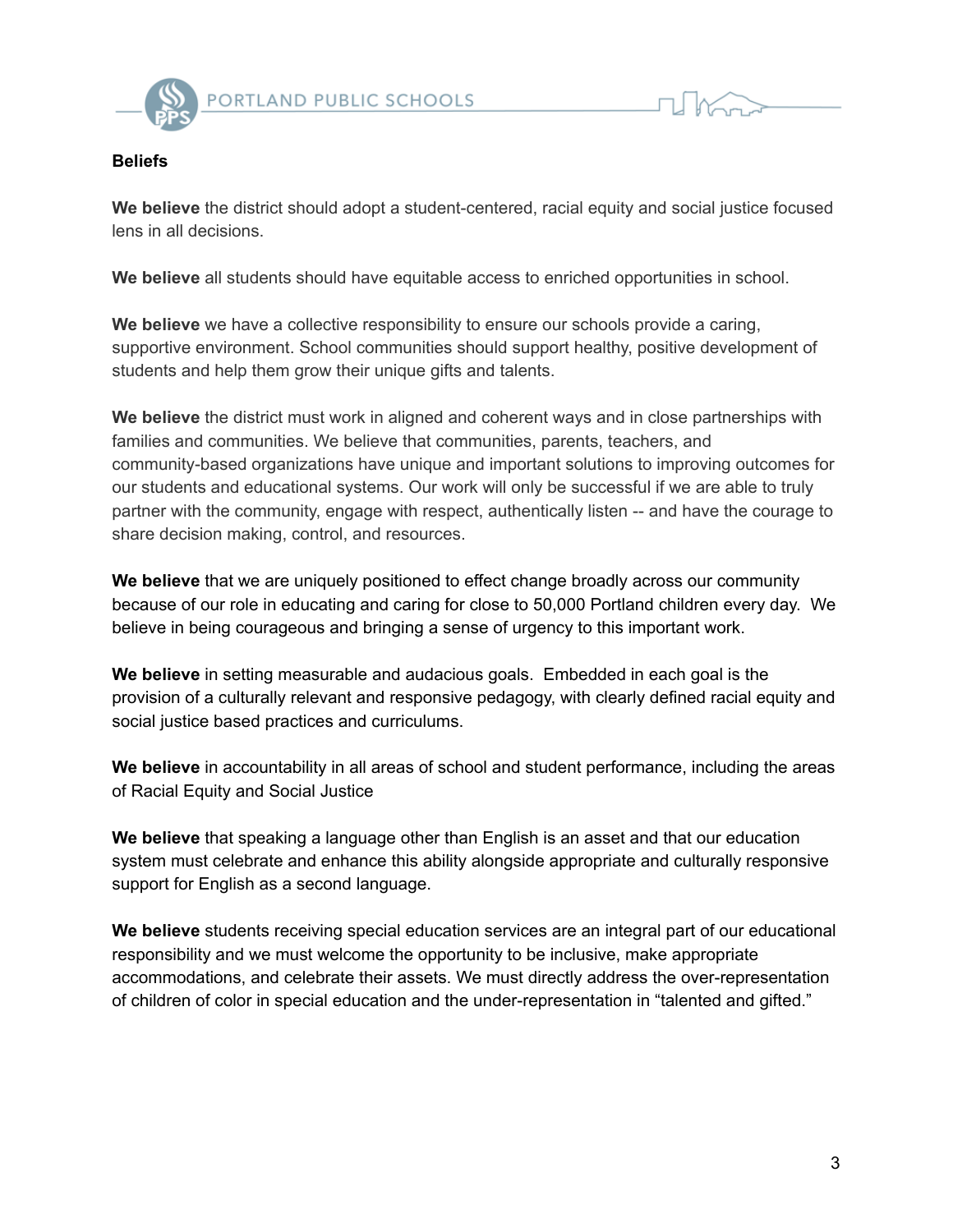

## **Racial Equity and Social Justice Lens**

The PPS RESJ Lens is a critical thinking tool which will be applied to the internal systems, processes,resources and programs of PPS to create increased opportunities for all students by evaluating burdens, benefits and outcomes to underserved communities. Through consistent utilization of the RESJ Lens, we intend to strengthen our strategies and approaches toward more equitable outcomes for every student.

## **PPS Staff use this link to fill out and document your reflections: PPS RESJ LENS [FORM](https://docs.google.com/forms/d/e/1FAIpQLSf4e5ULhjGpYxzf1iHZHFiaW9N3YSeVLdDB8laXG__wtL1OpQ/viewform?usp=sf_link)**

The following questions are a guide and will be considered when making decisions and contemplating our strategies.

- 1. Describe the proposed action, desired results and outcomes, and connection to PPS' Vision: A graduate of Portland Public Schools will be a compassionate, critical thinker, able to collaborate and solve problems, and be prepared to lead a more socially just world. Surface any assumptions.
- 2. How have you intentionally involved external stakeholders who are also members of the communities affected by this policy, program, practice or decision?
	- a. Is there stakeholder support or opposition to the proposal? Why?
- 3. How does the proposed action expand opportunities for racial equity and social justice?
	- a. How are Black and Native student groups affected?
	- b. How will Black and Native students experience a greater sense of belonging?
	- c. Are there any potential unintended consequences for other specific groups/populations? Are there strategies in place to mitigate any negative impacts?
- 4. How does the proposed action disrupt barriers to equitable outcome?
	- a. What element of systemic racism or cultural narrative is being disrupted?
- 5. What information/data are you basing your decision or action upon?
	- a. What data did you use to establish the need for the proposed action?
	- b. What data or metrics will you collect/use to track impacts of the proposed action on the identified populations (baseline and moving forward).
- 6. Describe any changes you have made or will make to the action after applying this lens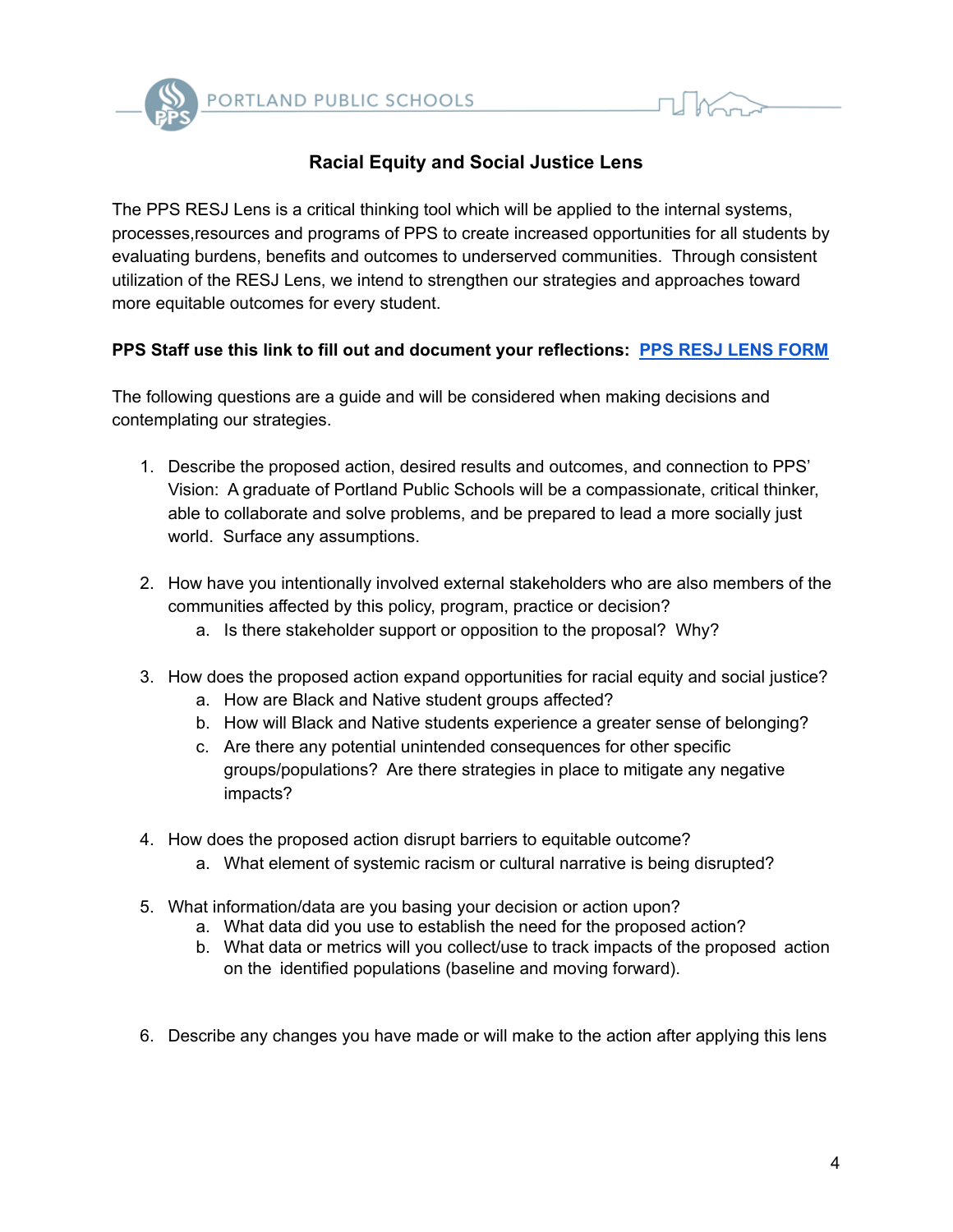



# **[RESJ Dashboard](https://colab.research.google.com/drive/1TnlZzxCngweZbvadtL8aEZVN3QF7lH3r)**

## **Please utilize this dashboard to inform your reflections and decision making.**

A. Student and Staff Demographics

How does the proposed action close the disparity between student and teacher diversity?

B. Student Math and ELA Achievement

How does the proposed action create opportunities to increase student achievement in Math and ELA for Black and Native students?

C. Student Math and ELA Growth

How does the proposed action create opportunities for catalytic growth in Math and ELA for Black and Native students?

D. Disproportionate Discipline

How does the proposed action disrupt predictable racial patterns in discipline for Pacific Islander, Black and Native students?

E. High School Graduation

How does the proposed action create greater opportunities for high school graduation for Native students?